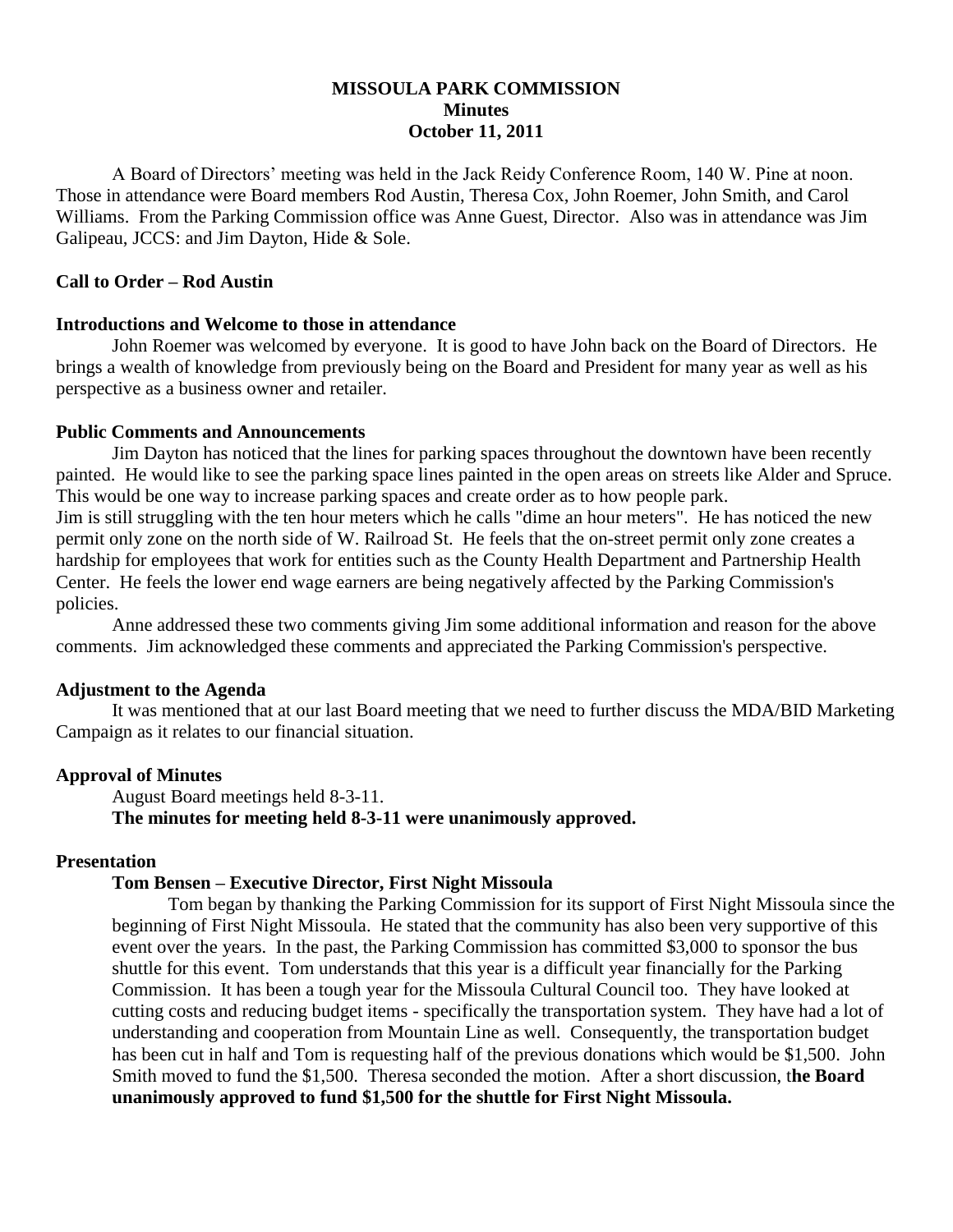#### **Action Items**

# **Request for funding from First Night Missoula – see above.**

# **Non-action Items**

### **New Business**

### **W. Railroad Permit Parking Zone**

Anne began by reminding the Board about the discussion on ten hour meters that took place during the August Board meeting. During that discussion, several areas were identified as desirable locations to expand the ten hour meters. One of them was the north side of W. Railroad Street.

After analyzing the cost of new meters and the personnel cost to collect and maintain them, Anne felt it would be cost effective to establish a permit only zone which would greatly reduce the capital expenditure of the cost of new meters. Anne spoke to several businesses and employees and the concept was well received. The new zone was established September  $1<sup>st</sup>$ . Immediately the cars that had been sitting on the street for weeks and months at a time had moved freeing up additional spaces for long term parking. Residents who live in the apartment buildings nearby are pleased to have this option where they do not have to move their car every day.

The Board fully discussed the new permit only zone and felt that we should wait a while to see how well it performs and then evaluate other locations for such a zone.

#### **MPC staff changes**

Anne shared with the Board that the Administrative Services Manager is no longer with the Parking Commission and the position has been advertised in the Missoulian. Human Resources has received approximately 50 applications. Hopefully we will be able to hire a new Manager in the next several weeks and take advantage of training the new hire before the Senior Accounting Clerk retires in December.

#### **Old Business**

## **Front Street Parking Structure update**

Rod reported that Gordon Construction is working earnestly to get as much concrete poured before the colder weather arrives. We are little behind schedule so what we do not get done this fall will have to be done early next spring. Rod also said that MMW is still having trouble securing the desired color for the aluminum panels that will form the skin that wraps around the outside of the structure. Rod answered several questions from the other Board members.

## **Downtown Master Plan Update**

Rod reported that Public Works just received the preliminary request to develop a Request For Proposal for engineering services to convert the two way couplet - Front of Main. The problems do not come from the streets themselves but rather from the interface to the main arterials at either end – Orange Street and Madison Street.

The Wayfinding Committee from the Downtown Master Plan has been very active and is being chaired by Theresa Cox. This is a huge project and the committee is working hard to define the need and scope for a new wayfinding system in Missoula and specifically for the downtown area.

### **Director's Report**

## **Financial Statement**

Anne explained that because of being short staffed, the necessary information generated by the Parking Commission is behind and consequently the financials for July and August are not complete. Hopefully these will be finalized once the new Manager is hired.

#### **Larry Donahue's proposal**

Larry Donahue has submitted a proposal to conduct a audit training seminar for cashier attended parking facilities, a automated revenue control equipment fraud detection seminar and a parking meter